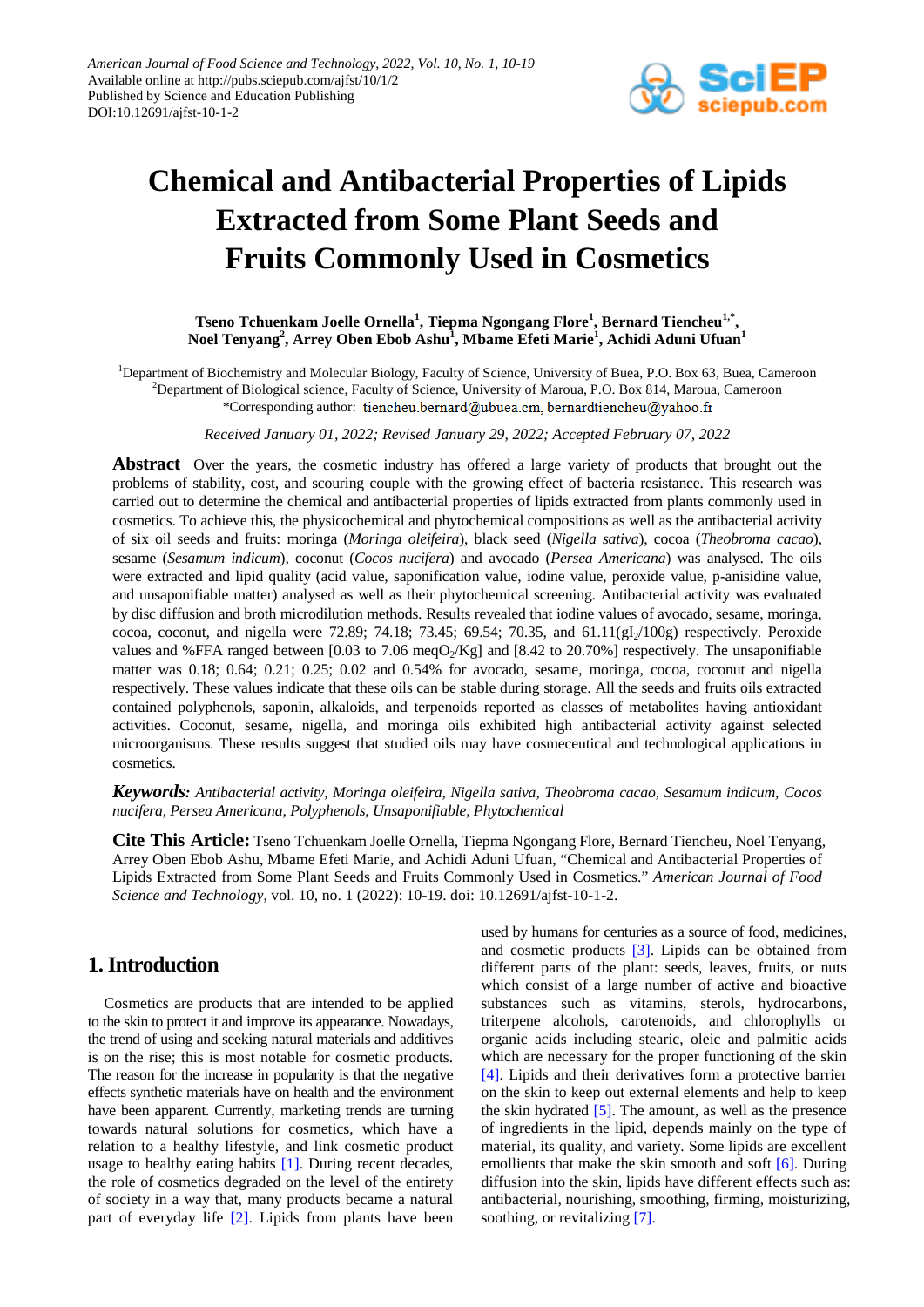Due to the growing resistance of bacterial and the responsibility of producers to ensure the microbiological stability of cosmetic products, which can be contributed by: the composition of the product, the addition of preservatives, hygiene production, packaging handling, and storage, there is the need for new antibacterial compounds. Some of these seed lipids have not yet been appropriately studied regarding their antibacterial activity [\[4,8\].](#page-7-3) In the community, many people favour the use of imported cosmetic oils while nature has gifted us with the amazing plant-producing oils which first of all are duly available, very beneficial with low secondary effects, and very cheap. The microbial contamination of cosmetics may result in the deterioration of its quality: delamination, haze, the appearance of a precipitate, or changes in consistency and colour. To prevent the contamination of cosmetic products huge amounts of preservatives are used during production processes [\[9,10\].](#page-7-7) Nowadays the cosmetic industry is under immense consumer pressure to produce safe but innovative natural products. Due to the growing resistance of bacteria, some of these seed oils have not yet been appropriately studied regarding their antibacterial activity and also in search of new skin antibiotics.

Over the years the personal care industry has offered a large variety of multifunctional products consisting of chemical ingredients and synthetic intermediates, and brings out the problems of stability and scouring [\[9\].](#page-7-7) Nowadays consumers demand a limitation of chemical synthetic substitutes over cosmetic products containing natural and organic ingredients. Therefore, contaminated cosmetics are a threat to the health of consumers as they may cause dangerous skin infections [\[10\].](#page-7-8) For this lucrative industry, new cosmetic ingredients possessing antimicrobial properties are in demand. Plant seeds, nuts, or fruit lipids among all their beneficial features may constitute antimicrobial properties, as it has already been reported in a few kinds of viscous liquids [\[11,12,13\].](#page-8-0) So, this study will permit to create awareness, acknowledgment of their properties, and use in this field. Also, Knowledge of these oil sources as well as their properties could add value and encourage their domestication and production of the by-product locally, thereby increasing employment. This work aimed at evaluating the physicochemical, phytochemical, and antimicrobial properties of seed lipids used for cosmetic purposes.

# **2. Materials and Methods**

#### **2.1. Samples Collection**

Avocado (*Persea Americana*), coconut (*Cocos nucifera*) fruits, sesame (*Sesamum indicum*), Black seed (*Nigella sativa*), cocoa (*Theobroma cacao*), moringa (*Moringa oleifeira*) seeds were purchased in Buea and transported to the life science laboratory of the University of Buea.

#### **2.2. Sample Preparation and Extraction**

Moringa and cocoa seeds were dehulled and dried in an oven at 50ºC for 48 hours. Each of the seeds was crushed in a blender. Avocado was washed, peeled, seed removed, sliced into small pieces, and dried in an oven for 24 hours at 50°C. Coconut was also dehulled and blended using a grater. The extraction was carried out by maceration. The seeds were oven-dried at 50ºC for 48 hours and ground. Two hundred grams of the crushed samples were weighed into different containers respectively, 500 ml of hexane added to it and allowed to stand at room temperature while regularly shaking for 48 hours. The mixtures were filtered and the solvent was removed by rotary evaporation.

## **2.3. Oil Yield**

To determine the oil yield, the method described by Akbar et al., [\[14\]](#page-8-1) with slight modification was used. The seed and fruits were dried, grounded using a mechanical method, and defatted in a soxhlet apparatus using hexane as solvent. The process continued for 8h. The solvent was removed by vacuum evaporation and exposure to heat in a drying oven at 50°C. The amount of oil recovered was calculated as the percentage of total oil present in the seeds and fruits.

$$
\% \text{ Oil yield} = \frac{\left( weight \ 1 - weight \ 2\right)}{weight \ 1} X 100
$$

Where,

Weight 1: Weight of seed taken

Weight 2: Weight of extract residue after solvent removal.

#### **2.4. Assessment of Oils Quality Indices**

#### **2.4.1. Acid Value (Percentage Free Fatty Acid)**

The oil samples were filtered through filter paper to remove impurities. One gram (1g) of each lipid samples was weighed into a 250ml Erlenmeyer flask and 12mL of ethanol was added. Five drops of phenolphthalein indicator were added and the mixture was shaken to dissolve the sample completely. The mixture was then titrated with 0.01N KOH, shaking vigorously until the endpoint was reached. The endpoint was indicated by a slight pink color that persisted for 30seconds [\[15\].](#page-8-2) The acid value in terms of free fatty acid was calculated using the following formula:

Where:

ACID VALUE = 
$$
\frac{56.1*C*(Vf - Vi)}{m}
$$
  
% FFA = 
$$
\frac{2.82*AV}{56.1}*100g
$$

 $Vi = consumption$  of 0.1 mol/l KOH in the main test  $Vf =$  consumption of 0.1 mol/l KOH in the blank test C= molarity of the KOH

 $m = oil$  mass (g) % FFA = Percent free fatty acid  $(g/100 g)$ .

#### **2.4.2. Peroxide Value (PV)**

Each of the oils was measured (0.4-0.5grams) and 10ml of chloroform, 15ml of acetic acid, and saturated 1ml of potassium iodide were added to it. Each of these solutions was mixed and incubated in the dark for 10 minutes. After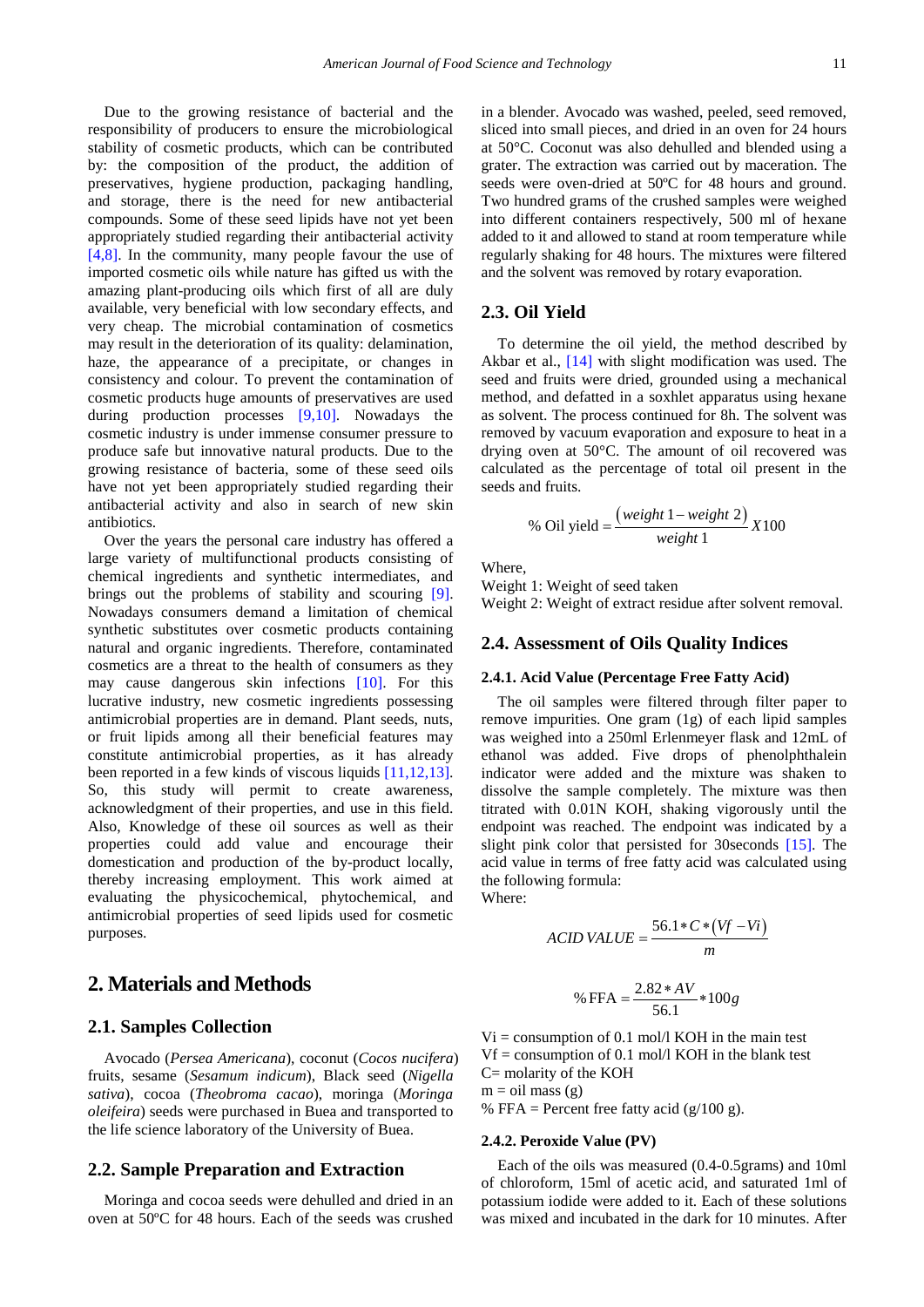incubation 20ml of distilled water and 0.3ml of starch 1 % was added to the solution and mixed. The solutions were then titrated with thiosulphate 0.01N till transparent color [\[14\]](#page-8-1) and the peroxide value was calculated as follows.

$$
PV = \frac{\text{Chio}(Vf - Vi)}{m} * 1000
$$

Where:

Vf = consumption of 0.01M sodium thiosulfate solution in the main test

 $Vi = consumption of 0.01M$  thiosulfate solution in the blank test

 $C =$  molarity of the sodium thiosulfate solution

 $m =$  weighed portion of substance in grams

#### **2.4.3. P-anisidine Value, AV**

Anisidine value was determined by the standard method of the American Oil Chemists' Society Cd 18-90 (p-anisidine value) using a Perkin Elmer UV-Visible Spectrophotometer. Following the method, 0.5-4 g of oil sample was weighed into a 25 mL volumetric flask. The sample was dissolved and diluted to 25 mL of volume with isooctane. Then the absorbance of the solution (Ab) was measured in a cuvette at 350 nm with the spectrophotometer, using the reference cuvette filled with isooctane solvent as a blank. After the measurement of absorbance, 5 ml of this solution and 5 ml of isooctane were transferred into 2 different tests tubes and 1 ml of 0.25% acetic acid solution of p-anisidine was added and the mixtures were shaken on a vortex. After exactly 10 minutes of incubation at room temperature, the absorbance (As) of the solution containing the sample was read at 350 nm, using the second solution as blank. P-anisidine value was calculated as followed:

$$
P - An = \frac{25(1.2As - Ab)}{m}
$$

Where, As is the absorbance of test solution after reaction with the p-anisidine reagent; Ab is the absorbance of the fat solution; m is the sample weight.

#### **2.4.4. Total Oxidation (TOTOX) Value**

A scientist, Holm, suggested a combined expression of peroxides and secondary oxidation products, and therefore developed the concept TOTOX value. Together this established the TOTOX value =  $2PV + AV$ , giving a value of the total oxidation status in oil (Holm, 1972). TOTOX values of oils samples were determined based on the obtained peroxide and P-Anisidine values using the formula:  $TOTOX = 2PV + AV$ 

#### **2.4.5. Iodine Value, IV**

0.1-0.2g of oil sample was weighed in a beaker and 3.8ml of carbon tetrachloride (CCl4) was added. The mixture was shaken for homogeneity and 6ml of Wijs reagent was added and the mixture was stored in the dark for 15 minutes. This was closely followed by the addition of 5ml of 10 percent (10%) potassium iodide solution and 5 drops of starch added until it turns dark. The solution was carefully titrated with a 0.1N sodium thiosulphate till the equivalence point (dark to colourless). Similarly, the procedure was repeated for the flask labeled 'Blank' [\[15\].](#page-8-2) The iodine number was calculated using the equation below.

$$
Iv = \frac{12.69(B-S)}{w}XN
$$

Where,

 $B =$  volume in ml of standard sodium thiosulphate solution required for the blank.

 $S =$  volume in ml of standard sodium thiosulphate solution required for the sample.

 $N =$  normality of the standard sodium thiosulphate solution.

 $W =$  weight in g of the oil sample.

## **2.4.6. Saponification Value, SV**

About 0.5-0.6g of oil was transferred into a test tube and 10mL of 0.5N alcoholic KOH is added into it and mixed well. The flask was fitted with a reflux condenser and refluxed for about one hour (till the reaction is complete and the liquid becomes clear). A blank experiment was simultaneously conducted in the same way without oil. Both the flasks were cooled and washed down the inner side of the reflux condenser into the respective beakers with a minimum quantity of water. 2 drops of phenolphthalein were added and titrated against a standard solution of 0.5N hydrochloric acid until the pink colour disappeared  $[15]$ . The saponification value was calculated using the equation below;

$$
Sv = \frac{56.1(B-S)}{M} [HCL]
$$

 $Sv =$  Saponification value;  $B =$  Volume of blank; S= Volume of sample; [HCL] = concentration of HCL m= Mass of oil sample

#### **2.5. Unsaponifiable Matter**

Five grams (M1) of oil was weighed in a round bottom flask, 50ml of alcoholic potassium hydroxide (2N) was added to it and heated at reflux for an hour. From the top of the round bottom flask 50ml of distilled water was added and the solution mixed. The hydroalcoholic soapy solution was then transferred in a separating funnel and the round bottom flask was rinsed with diethyl ether and added to the separating funnel. The solution in the funnel was mixed vigorously and left to rest for 1 minute. The alcoholic soapy phase was extracted into a second separating funnel. The extraction of the alcoholic soapy phase was repeated and at every time with 50ml of diethyl ether. The ether phase was transferred quantitatively in a round empty bottom flask and weighed. Finally, the ether phase was evaporated till dry using a rotary evaporator at 103°C and the round bottom flask weighed (M2) [\[16\].](#page-8-3) The unsaponifiable matter expressed in % was calculated as follow;

% Unsaponifiable = 
$$
\frac{(M1 - M2)}{M1}X100
$$

 $M1 =$  mass of oil sample in grams. M2= mass of dry residue in grams.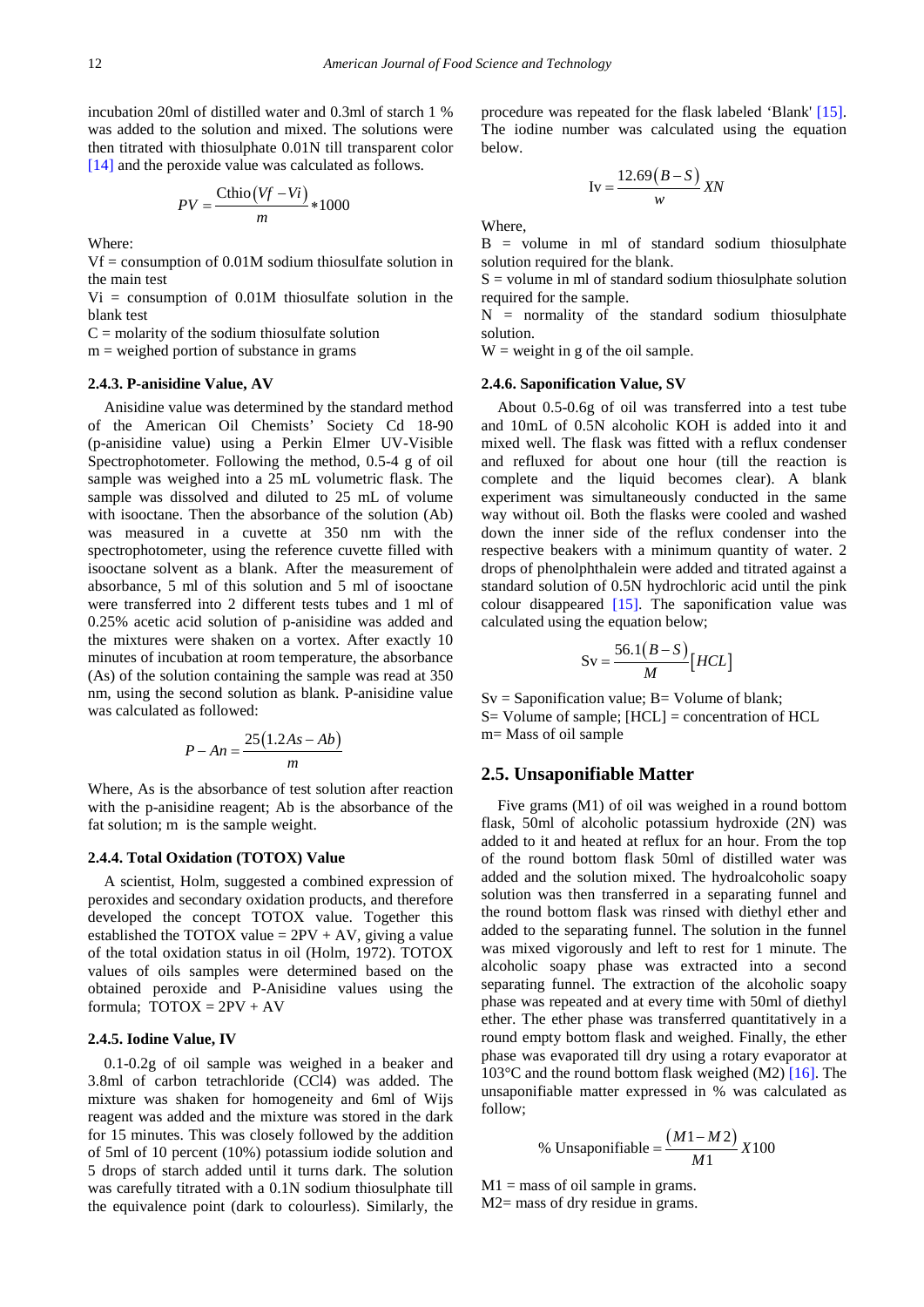## **2.6. Phytochemical Screening of the Seed Extracts**

The presence of major antioxidant secondary metabolite classes, namely; steroids, saponins, alkaloids, cardiac glycosides, phenolics, and triterpenoids were determined using standard phytochemical methods.

#### **2.6.1. Test for Saponins (Frothing Test)**

Saponins were tested according to the method described by Banso and Adeyemo [\[17\].](#page-8-4) This was done by mixing 0.5mL of the oil in a test tube containing 3mL of hot distilled water. The mixture was shaken vigorously for 1 minute to observe for persistent foaming.

#### **2.6.2. Test for Steroids (Lieberman-Burchard Test)**

The method according to Joshi et al. [\[18\]](#page-8-5) was used. One (1mL) of each oil sample was dissolved in 2mL of chloroform. Three drops of acetic anhydride were added to the test tube and boiled in a water bath for 10 minutes. It was rapidly cooled in running tap water. Two (2mL) of Concentrated H2SO4 was added alongside. It was allowed to stand for 5 minutes for the development of a greenish colouration.

#### **2.6.3. Test for Alkaloids (Dragendorf's Test)**

This was done according to the method of Joshi et al. [\[18\].](#page-8-5) One (1mL) of oil was stirred with 0.4mL of 1% HCl in a water bath for 5 minutes and filtered. Two (2g) of Potassium iodide and 1.27g of iodine were dissolved in 5mL of distilled water and the solution was diluted to 100 ml with distilled water. Two drops of this iodine solution were added to the filtrate; a brown coloured precipitate indicated the presence of alkaloids.

#### **2.6.4. Test for Phenols (Wagner's Test)**

To 1 ml of the oil, one drop of 5% FeCl3 (w/v) was added. The formation of greenish precipitate indicated the presence of phenolics [\[19\].](#page-8-6)

#### **2.6.5. Test for Terpenoids (Salkowski Test)**

The method described by Ayoola et al. [\[20\]](#page-8-7) was used to test for terpenoids. To 0.2 mL of chloroform, 0.5 mL of oil was added. Concentrated  $H_2SO_4$  (0.3mL) was carefully added to form a layer. A reddish-brown colouration of the interface formed indicated the presence of terpenoids.

#### **2.6.6. Determination of Total Phenolic Content (TPC)**

This was determined using the Folin-Ciocalteu colorimetric method as described by Gao et al. [\[21\].](#page-8-8) Twenty microliters (20 μL) of the oil were mixed in a test tube with 0.2 mL of Folin-Ciocalteu reagent and 2 mL of distilled water and incubated at room temperature for 3 min. Following this, 1 ml of 20% sodium carbonate solution was added to the mixture and re-incubated for 2 hours at room temperature. The absorbance of the resulting blue color was measured using a quartz cuvette at 765 nm. Gallic acid was used as standard and total phenolic contents were expressed as gram gallic acid equivalents per 100 g of extracts.

## **2.7. Antibacterial Activity**

The three clinical bacterial species (*Staphylococcus aureus*, *Escherichia coli*, and *Salmonella typhi*) used for the antimicrobial assay were obtained from the Buea Regional Hospital. Microscopic, biochemical (catalase, indole, oxidase, and coagulase test), and physiological tests were done on these cells by a laboratory technician of the said hospital and a phenotypical confirmatory test was also done by 2 Ph.D. students of the University of Buea Department of Microbiology. Pure colonies were obtained and were used immediately for the antimicrobial assay.

Determination of the antimicrobial activity of the lipid extracts was performed under sterile conditions. Antibacterial activity was performed using the disc diffusion method [\[22\].](#page-8-9) Two concentrations (32 and 64 mg/ml) of each oil extract were prepared in 5% tween 20 and vortex to mix. Bacterial suspension of each strain was prepared and adjusted to MacFarland standard of 0.5 (1.0x108 CFU). The bacteria suspension was spread on a Mueller Hinton agar plate and kept for 3-5 minutes to dry.

Six Whatman paper number 1 were punched and gently fixed at labeled positions on the Mueller Hinton agar surface. Then 10  $\mu$ L of oil test solution (32 and 64 mg/ml) of extract) was transferred onto each disc. Positive (ampicillin and trimetropine) and negative (10 µL of 5% tween 20) controls were included; the plates were kept for 30 min at room temperature and then incubated under incubation conditions. Diameter zones of inhibition were measured after 24 hours of incubation.

The minimum inhibitory concentration (MIC) was determined following the microdilution method as described by Mouekou et al. [\[23\]](#page-8-10) with some modifications. A stock solution of each oil was prepared in 5% tween 20 by adding 32 mg to 1ml of 5% tween 20. 100 µL of Mueller Hinton broth was transferred into each of the 96 wells of a microtiter plate. Then, 100 ul of the extracts was added to well 1 of row A. a serial dilution was carried out on each extract giving a final concentration of test extracts 3.2, 1.6, 0.8, 0.4, 0.2, 0.1, and 0.05 mg/ml. One hundred  $\mu$ L of bacterial suspension (6  $\times$  105 CFU/mL final d•ensity) was added to each well

# **3. Results and Discussions**

## **3.1. Oil Yield and Physicochemical Properties**

#### **3.1.1. Percentage Oil Yield of Seeds and Fruits**

The percentage oil yield for Moringa seed, nigella seed, sesame seed, cocoa, avocado, and coconut are represented in [Table 1.](#page-4-0) Coconut had the highest oil yield followed by moringa and cocoa while nigella had the lowest oil yield. The oil yield of the oil ranging from 15.91 to 54.24 was comparable to that obtained from other studies like those of Ogbunugafor et al. [\[24\],](#page-8-11) Saeed et al. [\[25\],](#page-8-12) and Warra et al[. \[26\]](#page-8-13) on coconut, moringa, and sesame oils.

#### **3.1.2. Physicochemical Properties**

The physicochemical properties of *Cocos nucifera*  (coconut), *Persea americana* (avocado), *Sesamum indicum*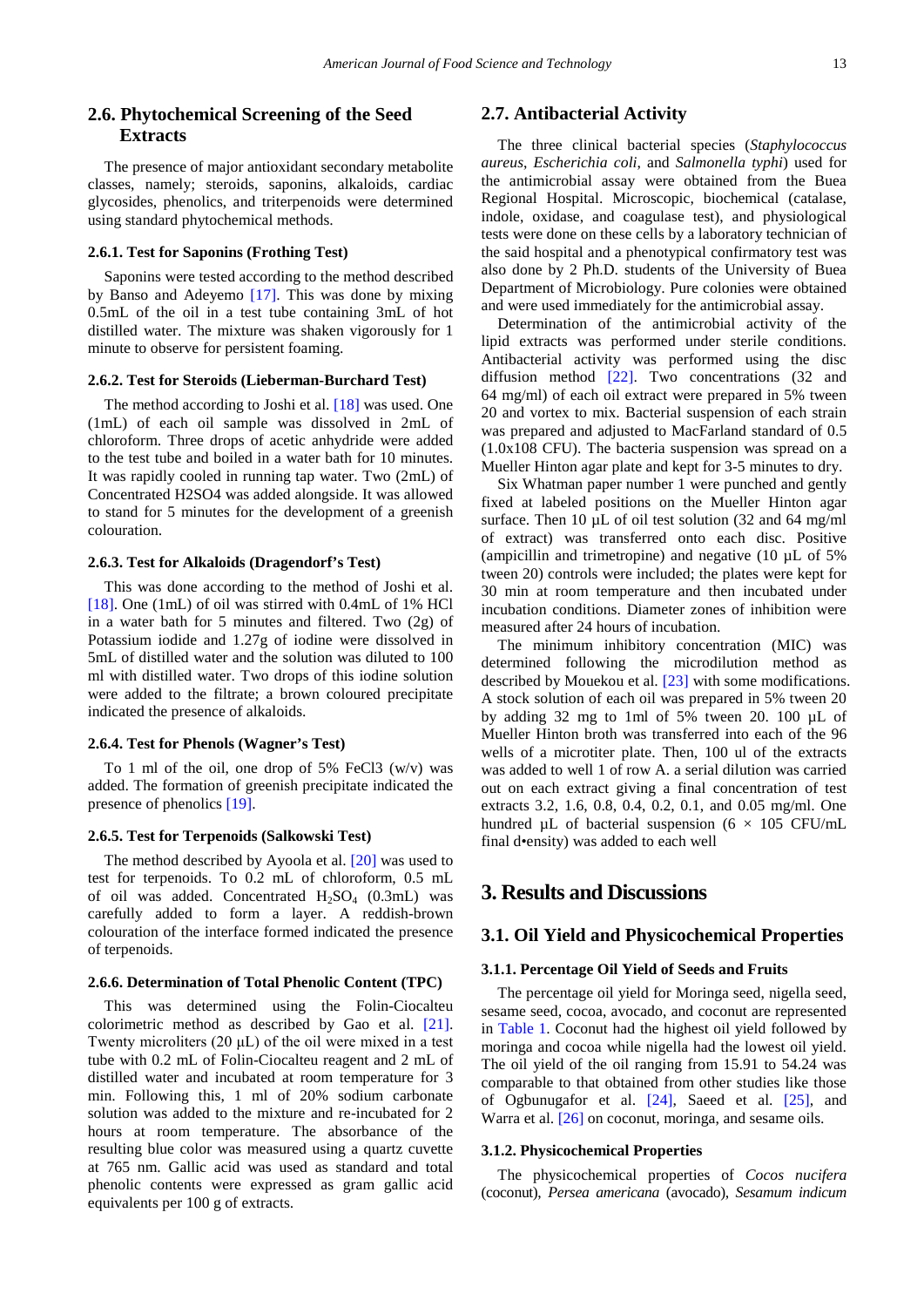<span id="page-4-0"></span>**Parameters Avocado Sesame Moringa Cocoa Coconut Nigella**  $\%$ FFA  $0.09\pm0.02^a$   $0.12\pm0.00^a$   $0.15\pm0.09^a$   $0.03\pm0.00^a$   $0.05\pm0.00^a$   $7.06\pm0.73^b$ **IV (gI<sub>2</sub>/100g**) 72.89±0.21<sup>a</sup> 74.18±1.71<sup>a</sup> 73.45±0.22<sup>a</sup> 69.54±0.00<sup>a</sup> 63.35±2.47<sup>a</sup> 75.17±1.90<sup>b</sup> **PV (meqO<sub>2</sub>/Kg)** 10.75±3.11<sup>a</sup> 13.00±0.39<sup>ab</sup> 8.42±0.66<sup>a</sup> 10.74±3.76<sup>a</sup> 12.13±0.87<sup>abc</sup> 20.70±0.51<sup>bc</sup> **SV (mgKOH/g)** 153.96±15.7<sup>a</sup> 128.79±9.9<sup>a</sup> 125.61±3.1<sup>b</sup> 185.35±0<sup>a</sup> 173.80±17.5<sup>a</sup> 180.52±47.7<sup>a</sup> **P-An. Value**  $\begin{array}{|l|c|c|c|c|c|c|c|}\n\hline\n\textbf{8.52}\pm\textbf{0.13}^a & \textbf{4.36}\pm\textbf{0.44}^a & \textbf{5.87}\pm\textbf{2.31}^a & \textbf{2.43}\pm\textbf{1.42}^a & \textbf{2.88}\pm\textbf{0.96}^a & \textbf{8.52}\pm\textbf{1.36}^b\n\hline\n\end{array}$ **TOTOX** 27.27±6.09<sup>abc</sup> 30.36±0.34<sup>abc</sup> 22.71±5.69<sup>a</sup> 23.84±0.40<sup>ab</sup> 27.15±2.70<sup>abc</sup> 45.95±5.69<sup>ab</sup> **USM (%)** 0.18 0.64 0.21 0.25 0.02 0.54 **Oil yield**  $\begin{array}{|c|c|c|c|c|c|} \hline \end{array}$  32.21  $\begin{array}{|c|c|c|c|c|c|} \hline \end{array}$  36.01  $\begin{array}{|c|c|c|c|c|} \hline \end{array}$  45.23  $\begin{array}{|c|c|c|c|c|} \hline \end{array}$  54.24  $\begin{array}{|c|c|c|c|c|} \hline \end{array}$  15.91

**Table 1. Percentage oil yield and physicochemical properties of oils**

(sesame), *Moringa oleifera* (moringa), *Nigella sativa* (black seed), and cocoa lipids are presented in [Table 1.](#page-4-0)

Mean  $\pm$  standard deviation carrying different superscripts letters in a row indicates significant difference at  $P \lt 0.05$ . IV; Iodine Value, P-An; P anisidine value, SV; Saponification value, PV; Peroxide value, USM; Unsaponifiable matter.

Results obtained for acid value in terms of percentage free fatty acids were compared among the extracted lipids and the values obtained from this work indicate that the FFA of the lipids has a determined range from 0.03 % for cocoa oil to 7.06 % FFA for nigella oil, which was significantly higher compared to the other oils (P<0.05). Low percentage free fatty acids were recorded for cacao and avocado oil. In addition, all the values obtained fall within the range specified by Codex Alimentarius  $(\leq 2.5\%)$  [\[27\].](#page-8-14) The acid value represents free fatty acid content due to enzymatic activity and is usually indicative of spoilage as rancidity. Its maximum acceptable level is 4 mg KOH/g oil or 2.5 % FFA [\[27\],](#page-8-14) for recommended international standards for edible oil. In nearly all the cases there are corresponding low levels of free fatty acids in the lipids, which also suggests low levels of hydrolytic and lipolytic activities in the lipids. This could be used to check the level of oxidative deterioration of the oil by enzymatic or chemical oxidation. But on the contrary, the value is high for the nigella oil under study. This acid value can be made fit by subjecting the oil to refining and this may also improve its quality for industrial purposes [\[28\].](#page-8-15) The significantly low percentage free fatty acids (P<0.05) of the cocoa, avocado, coconut, sesame, and moringa oils were probably a result of lower hydrolysis of triglycerides thus signified that the oil could have a long shelf life, which allows it to be used in cosmetic formulations.

The result obtained for the Iodine value for the different lipids ranges from 61.17 to 74.18 gI2/100g sample. There was no significant difference between the iodine values of avocado, sesame, moringa, cocoa, and coconut lipids however, there was a significant difference with the other oil samples compared to nigella oil. High iodine observed for nigella, sesame and moringa indicate the increase in the average degree of unsaturation of the lipids, as such, the amount of iodine that can be absorbed by fatty acids would be higher. Lipids are classified as drying and nondrying according to Codex Alimentarius standard based on iodine value [\[27\].](#page-8-14) Lipids with iodine values lower than  $100gI_2/100g$  oil are referred to as non-drying oil. The iodine value obtained from these samples places their lipids in the non-drying groups. These lipids may find application as a raw material in industries for the manufacture of vegetable oil-based foods and cosmetic products [\[28\].](#page-8-15) Certainly, those lipids whose values are

greater than  $100g I_2/100 g$  oil could be used extensively as lubricants and hydraulic brake fluids. The iodine values obtained here are comparable to the values of castor oils and olive oils, both of which are non-drying oil[s \[29\].](#page-8-16)

The oxidative susceptibility of the extracted lipids was assessed by the determination of peroxide value. These values range from 8.42 to 20.70 meqO2/kg oil. The peroxide value of the moringa seed oil was 8.42 meqO2/kg of oil compared to other samples which are less than 15meqO2/kg of oil, allowed for crude oils by Codex Alimentarius Committee [\[30\].](#page-8-17) Nigella seed oil compared to other lipid extracts exhibit a significantly higher (P<0.05) peroxide value. Low values (<15meqO2/kg oil) were obtained especially in moringa, cacao, and avocado. The low values of PV are indicative of low levels of oxidative rancidity of the lipids and also suggest a strong presence or high levels of antioxidants. Certain antioxidants may however be used to reduce rancidity, such as propyl gallate and polyphenol. The peroxide values are low and are pointers to the fact that the lipids may not be easily susceptible to deterioration. Izuagie et al. [\[31\]](#page-8-18) observed a PV of  $1.72 \pm 0.01$  and  $1.42 \pm 0.01$  mEq/kg for *C. citrullus* and *C. edulis* oil respectively.

Lipids with saponification value within the standard value  $\geq$  180mgKOH/g according to AOAC [\[32\]](#page-8-19) are considered as lipids good for soap making. There were significant differences observed in the saponification value of the entire lipid extracts ( $p<0.05$ ). Saponification values had been reported to be inversely related to the average molecular weight of the fatty acids in the oil fractions. Moringa, sesame, avocado, and coconut lipid extracts have saponification values below the standard value (180mgKOH/g). This implies that these lipids cannot be used in liquid soap making due to the high molecular weight of their fatty acids but can be used in solid soap. Saponification values of oil reported by Saeed et al. gotten from moringa seed, sesame seed, biter kola, melon, and watermelon seed were; 182.89mgKOH/g, 192.70mgKOH/g, 229.545mgKOH/g, 247.95mgKOH/g, and 192.09mgKOH/g respectively [\[25\].](#page-8-12) These values of moringa and sesame are not in accordance with the values obtained in this study. The differences observed might be a result of the differences in the method of extraction [\[14\].](#page-8-1) Thus, the lipid extracts of nigella and cocoa with SV in the range reported above may be used for soap making, shampoos, and lather shaving creams [\[28\].](#page-8-15)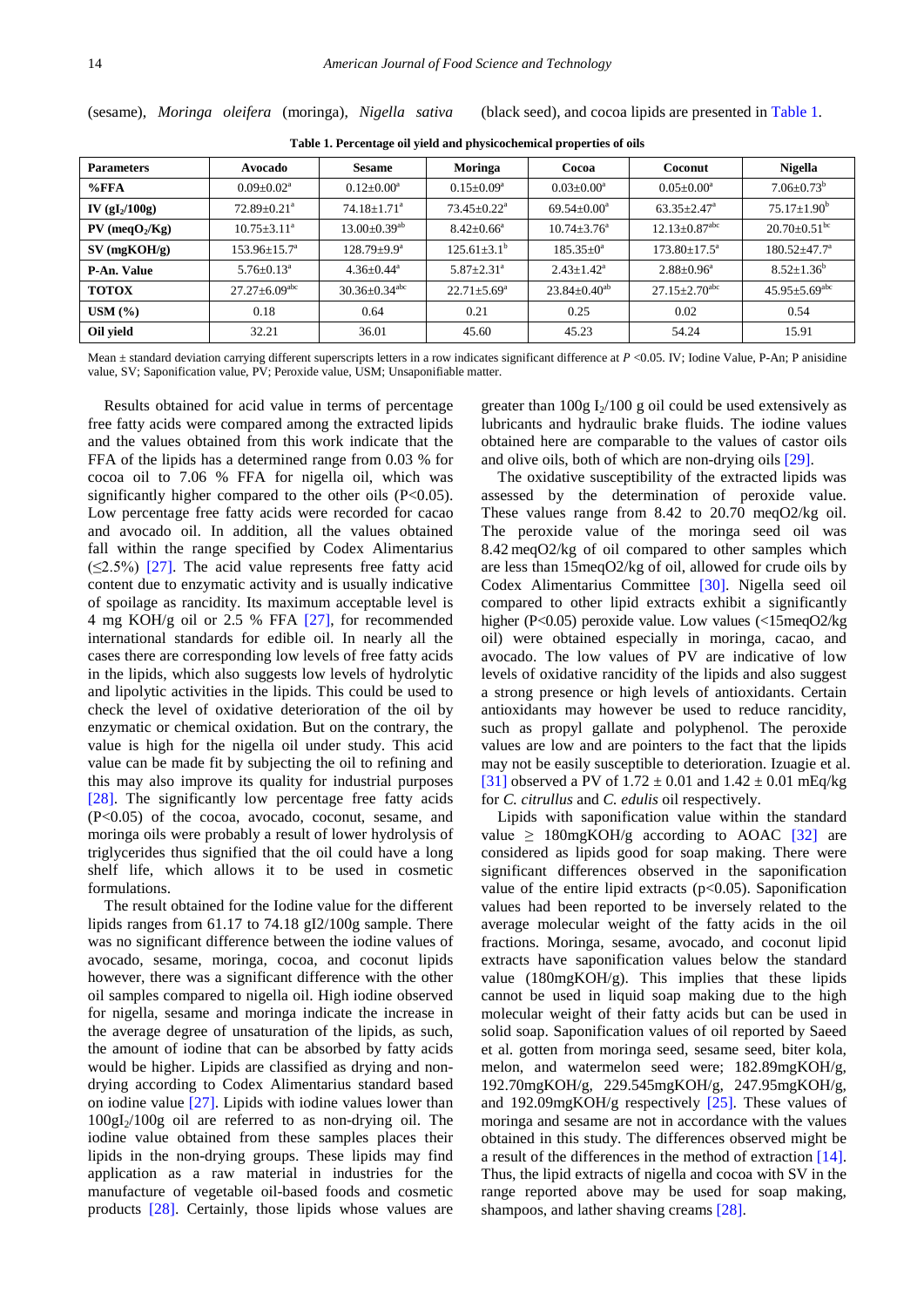P-Anisidine value (p-AV) of the seed oils extracted ranged from 2.43 to 7.55 anisidine units with the highest values obtained with nigella and the lowest with cocoa. The p-AV values suggest the presence of significant amounts of secondary oxidation products in the test oil samples. The significantly high value  $(P<0.05)$  of nigella oil indicates that considerable oxidative activity might be due to either lipoxygenase or autoxidation [\[33\].](#page-8-20) These values are comparable between all the samples.

The primary and secondary oxidation (TOTOX) products of seed oil extracted, were higher with cocoa followed by sesame, coconut, and avocado. Nigella and moringa seed oil show significantly lower oxidation (P<0.05). The high TOTOX value obtained with nigella oil is a result of its high p-Anisidine value and high peroxide value can be due to the method of extraction or the low content in natural antioxidants as reported by Zia-Ul-Haq et al. [\[33\].](#page-8-20) The low level of unsaturated fatty acid provides the oil with high oxidative stability [\[33\].](#page-8-20)

The unsaponifiable matter of avocado, moringa, nigella, sesame, coconut, and cacao was found to be in the range of 0.02-0.64% [\(Table 1\)](#page-4-0). The results suggest that sesame contains the highest amount of unsaponifiable matter followed by nigella, cacao, moringa, avocado, and coconut extract. The high unsaponifiable matter of sesame and nigella may suggest that the oil contains natural antioxidants such as sterols, tocopherols, phenolics, lycopene, and carotene which are considered as the unsaponifiable matter of oil [\[34\].](#page-8-21) Hence oil with more abundant amounts of unsaponifiable matter would have higher quantities of these natural antioxidants and higher applications in the cosmeceutical industry.

# **3.2. Phytochemical Screening of Extracted Lipids**

The present study shows the presence of phytochemical constituents like alkaloids, glycosides, saponins, steroids, and terpenoids in different intensities for the six seed oils as shown in [Table 2.](#page-5-0) The qualitative analysis revealed the presence of at least three classes of secondary metabolites in each seed and fruit oil [\(Table 2\)](#page-5-0). In all oil extracts, except that of *Persea Americana,* phenols were detected.

The amount of total phenols content varied widely in the lipid extracts and ranged from 2.51 to 6.92 g of gallic acid equivalents (GAE) /100 g of extract [\(Table 2\)](#page-5-0) nigella and coconut with respective values of 5.61 and 6.92g/100 g were found to contain the highest levels while a low level (2.51 g/100 g) was found in avocado oil. The presence of phenols in almost all the lipids could be explained by the fact that phenols are mostly distributed in plants due to their important function in defense mechanisms [\[35\].](#page-8-22) Some of these results are following those obtained by Voukeng [\[36\];](#page-8-23) Fankam et al. [\[37\];](#page-8-24) NGuessan et al. [\[38\]](#page-8-25) and Lacmata et al., [\[39\]](#page-8-26) after a chemical screening of the same plants. The differences in the composition of certain seeds observed in this work compared to that of other authors might be attributed to the environmental variations, age of the plant, extraction process, and nature of the extraction solvent [\[40\].](#page-8-27) Though the detection of such metabolites does not automatically predict the antioxidant activity of a seed extract, it has clearly been demonstrated that several compounds belonging to the investigated classes of metabolites showed antioxidant activities [\[41\].](#page-8-28) From a comparative viewpoint, the TPC found with the oil of coconut was higher than that reported by Nurul et al., [\[42\],](#page-8-29) with a respective value of 1.56. Oil extracts of moringa and coconut had TPC less than those reported in the literature by Ajavi et al. [\[43\]](#page-8-30) and Marja et al. [\[44\]](#page-8-31) with respective values of 5.48 and 72.1g GAE/100g dried weight. Significant differences between the results were likely due to genotypic and environmental differences (namely climate, location, temperature, fertility, diseases, and pest exposure) within species, choice of parts tested, time of taking samples, and determination methods.

## **3.3. Antibacterial Properties of the Lipid Extracts**

The antibacterial activities of the six lipid extracts were tested against three bacteria namely *Escherichia Coli*, *Salmonella typhi,* and *Staphylococcus aureus*. Paper discs containing oil (Figure 1) and the activity are shown in terms of diameters of inhibition and a plot of MIC and MBC are shown in [Table 3](#page-6-0) and Figure 2 respectively.

Diameter of zones of inhibition of six lipid extracts against three bacterial strains

The impact of the selected oils on the growth of *Staphylococcus aureus*, *Escherichia coli*, and *Salmonella Typhi* is presented in [Table 3.](#page-6-0) The lipid extracts, sesame, nigella, and coconut lipid extracts, demonstrated the highest antibacterial properties at 64 mg/ml against Salmonella Typhi but less than that of the standard antibiotic Trimetoprine. Trimetoprine is specific to *Escherichia coli* and *Salmonella Typhi* and ampicillin was specific to *Staphylococcus aureus*. Cocoa and avocado showed no antibacterial activity on the tested organisms. Moringa, sesame, and coconut oil decreased the growth of S. aureus, to a significant level; this same decrease was observed on *Escherichia coli* by the nigella, moringa, and sesame oils. *Salmonella typhi* activity was also significantly decreased by nigella, sesame, and coconut oils.

|  | Table 2. Phytochemical Screening oil extracts |  |  |  |
|--|-----------------------------------------------|--|--|--|
|--|-----------------------------------------------|--|--|--|

<span id="page-5-0"></span>

|               | Avocado | Sesame | Moringa                  | Cocoa | Coconut | Nigella |
|---------------|---------|--------|--------------------------|-------|---------|---------|
| Saponin       |         | $^{+}$ | 土                        |       |         |         |
| Steroids      |         |        | $\overline{\phantom{a}}$ |       |         |         |
| Alkaloids     |         |        |                          |       |         |         |
| Phenols       |         |        |                          |       |         |         |
| Terpenoids    |         |        | $^{+}$                   |       |         |         |
| TPC(GAE)/100g | 2.51    | 4.27   | 3.49                     | 2.74  | 5.61    | 6.92    |
|               |         |        |                          |       |         |         |

(-): Absent, (+): Present, (±): Mild.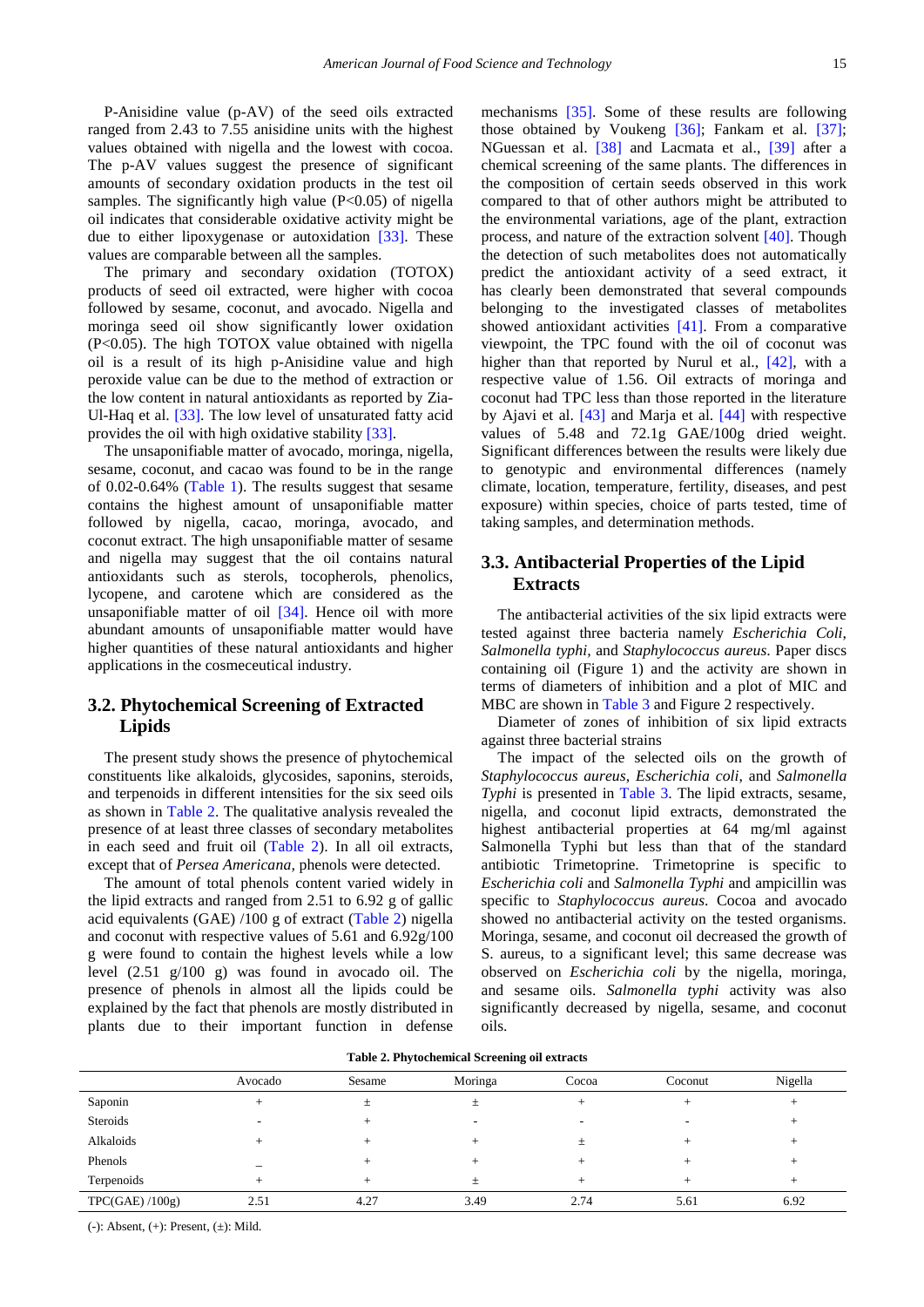

**Figure 1.** Plates of crude extracts before(A) and after (B) incubation *Staphylococcus aureus*



**Figure 2.** Minimum Inhibitory Concentration (MIC) and Minimum Bactericidal Concentration (MBC)

<span id="page-6-0"></span>

| Bacteria species | Extract concentration (mg/ml) | Diameter of inhibition in mm |        |                          |         |         |                          |               |             |
|------------------|-------------------------------|------------------------------|--------|--------------------------|---------|---------|--------------------------|---------------|-------------|
|                  |                               | Nigella                      | Sesame | Moringa                  | Avocado | coconut | Cocoa                    | Trimetroprine | Amplicillin |
| S.aureus         | 64                            | $\overline{\phantom{a}}$     | 20     | 10                       | ۰       | 16      | $\overline{\phantom{a}}$ | 23            | 25          |
|                  | 32                            |                              | 15     | 8                        |         | 14      | $\overline{\phantom{a}}$ | 23            | 25          |
| S. typhi         | 64                            | 12                           | 15     | $\overline{\phantom{a}}$ | ٠       | 13      | $\overline{\phantom{a}}$ | 20            |             |
|                  | 32                            |                              | 13     | ٠                        | ٠       | Q.      | $\overline{\phantom{a}}$ | 20            |             |
| E. coli          | 64                            | 15                           | 10     |                          |         |         |                          | 20            |             |
|                  | 32                            |                              |        |                          | ۰       |         |                          | 20            |             |

**Table 3. Inhibition zones of the lipids against the selected pathogenic bacterial strains**

Zones of antagonistic activity towards the growth of *Staphylococcus aureus* were also observed around the paper discs containing the oil of the sesame and coconut (Figure 1). Cocoa, avocado, and coconut oils failed to inhibit *Escherichia coli* like avocado, cocoa, and moringa against *Salmonella typhi*. Nigella oil inhibited efficiently the bacteria *E. coli*.

They conducted laboratory trials indicating differentiated antimicrobial activity of the tested lipids towards indicator microorganisms. The impact of the selected oils on the growth of *Staphylococcus aureus*, *Escherichia coli,* and *Salmonella Typhi* is presented in [Table 3.](#page-6-0) This result is in the same line with those of Katarzyna et al. on the growth of these microorganisms who reported that oil of the nigella seed and tamanu seed oil inhibited *S. aureus* [\[4\].](#page-7-3) Comparing the results of the experiments nigella, moringa, coconut, and sesame extracted lipids showed the highest

antibacterial activity towards the growth of the selected microorganisms. The antagonistic properties of the selected lipid extracts depended on their type as well as the tested microorganisms. Although several groups of researchers conducted experiments to determine the antibacterial and antifungal properties of different lipids [\[11,12\]](#page-8-0) there are not many studies concerning the antimicrobial influence of a huge range of seed and fruit lipids dedicated for cosmetic use. The antibacterial activity of nigella seed oil has also been reported by Nair et al. [\[11\].](#page-8-0) In our research, this seed oil presented antibacterial activity towards Gram-positive bacteria *S. aureus.* In the research conducted by Hassanein et al. [\[45\],](#page-8-32) six different cold-pressed black cumin seed oils were tested. These seed oils were supplemented to cheese for an inhibitory effect towards food spoilage bacteria during cold storage. Authors have stated that *in vitro* and *in situ*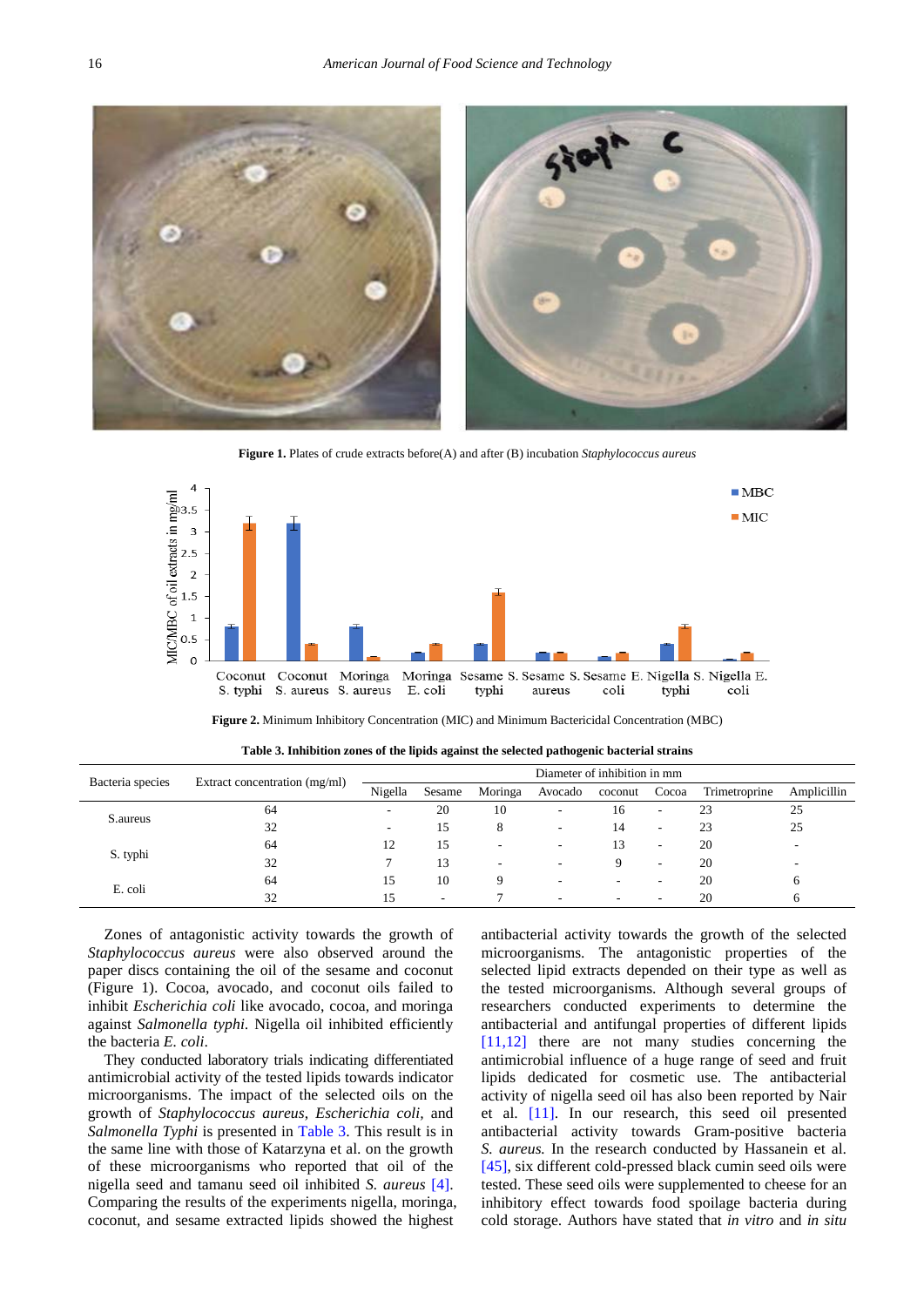supplementation with black cumin oils showed an antibacterial impact on the growth of the *S. enteritidis*, *S. aureus*, *E. coli,* and *L. monocytogenes*. Oyi et al. [\[46\]](#page-8-33) confirmed that formulated coconut oil creams exhibited both antibacterial and antifungal properties. Among numerous properties of the usage of coconut oil, DebMandal et al. [\[47\]](#page-8-34) list antibacterial, antifungal, antiviral, and antiparasitic activity. Authors have indicated that coconut oil, received from nuts (concentrations 5-40% of oil) exhibited antagonistic properties against *P. aeruginosa*, *P. vulgaris*, *E. coli,* and *B. subtilis*. However, the result of our studies did not reveal any antagonistic activity of coconut oil. Bacteria including *S. aureus* and *E. coli* are responsible for food intoxications. In addition to suffering and death, these bacteria cause considerable economic losses [\[48\].](#page-8-35) *Staphylococcus aureus* and *Salmonella typhi* are two microorganisms responsible for food intoxication and typhoid fever respectively [\[49\].](#page-8-36) They were sensitive to oils, thereby indicating that these oils are potent antibacterial agents which could serve either as cosmetic or dietary supplements to fight against infections caused by these bacteria. The antibacterial properties can be justified by the presence of different classes of phytochemicals and fatty acids including PUFA including, linolenic acid, arachidonic acid, palmitoleic acid, and oleic acid as the state in the literature [\[23\].](#page-8-10)

While MIC is the lowest concentration of an antibacterial agent necessary to inhibit visible growth, minimum bactericidal concentration (MBC) is the minimum concentration of an antibacterial agent that results in bacterial death. The closer the MIC is to the MBC, the more bactericidal the compound. A lower MIC value indicates that less of the oil is required to inhibit the growth of the organism; drugs with lower MIC scores are more effective antimicrobial agents. The MIC and MBC values of the different oils are presented in Figure 2. Oils from nigella and sesame showed MIC lesser than that of coconut against *Salmonella typhi* and *E. coli*; reflecting their activities against bacteria. The oil composition of these two seed species was found to contain significant amounts of PUFA including linolenic acid, arachidonic acid, palmitoleic acid, and oleic acid which could explain their antimicrobial activity. Lesser MIC of nigella and sesame compare to coconut against *Salmonella typhi* and *E. coli* were earlier reported [\[50-53\].](#page-8-37) Differences in antibacterial activity of oils could be justified by the presence of different classes of fatty acids including PUFA like linolenic acid, arachidonic acid, and MUFA like palmitoleic, and oleic acid.

Results obtained for the antibacterial activity of nigella oil were in similarity with those informed by Ani et al. [\[54\]](#page-9-0) and Mohammed et al. [\[55\]](#page-9-1) when screening antibacterial activity against Candida Albicans and *Escherichia Coli*. The results support the use of nigella oil and its main for their antimicrobial and anti-inflammatory properties. Nigella oil was reported to contain many substances like thymoquinone, dithymoquinone, negillicine, negillidine, and nigellimin[e \[56\]](#page-9-2) that have effects against microorganisms. The results obtained on the low MIC and MBC of sesame on E. coli and Staphylococcus aureus was in accordance with the result reported by Mohammed et al. [\[55\],](#page-9-1) Anand et al. [\[57\]](#page-9-3) also reported that sesame oil is found to have antibacterial activity against *Streptococcus mutans*,

*Escherichia coli,* and total bacteria. This type of screening by using sesame and nigella oil with very effective antibacterial activity could be promising for future application in cosmetic formulations [\[57\].](#page-9-3)

# **4. Conclusion**

The present study was carried out on the chemical composition and physicochemical properties of seeds oil suggest that these seeds could be considered as an alternative source of oil and ingredient in cosmetic formulations. Screening of oils revealed the presence of several phytochemicals saponins, steroids, phenols, terpenoids, and phenolic compounds whose pharmacological effects have been documented previously. The TPC and USM which are important criteria for the selection of oil for cosmetics were higher in nigella, coconut, sesame, and moringa. The various oils demonstrate different antagonistic effects toward indicator microorganisms. The highest antibacterial activity was found in nigella, moringa, and sesame seed oils based on their low MIC and MBC. These oils decreased the growth of *Staphylococcus aureus*, *Salmonella typhi,* and *Escherichia coli* to significant levels. The oils of nigella, moringa, and sesame showed antibacterial activity towards all microorganisms. The antibacterial properties of the selected oils depended on their type as well as tested microorganism. From this study, we recommend that: nigella, sesame, and moringa should be preferred to avocado, coconut, and cocoa for cosmetic formulations. The government should encourage the domestication of these seeds and fruit to promote their local use and by-product and product application; Cosmeceutical industries should implement these oils in their product formulations so that the local population can continue using them in their everyday routine.

# **References**

- <span id="page-7-0"></span>[1] Gubitosa, J. Rizzi, V. Fini, P. Cosma P., Hair Care Cosmetics: From Traditional Shampoo to Solid Clay and Herbal Shampoo. A Review. Cosmetics. 2019; 6, 13.
- <span id="page-7-1"></span>[2] Nora, A. and Csaba, F. Green Consumer Behavior in the Cosmetics Market, Resources, 2019; 8, 137.
- <span id="page-7-2"></span>[3] Antonio, M., Rabasco, A., and María, G. R., Lipids in pharmaceutical and cosmetic preparations. Grasas y Aceites; 2000; 51, 74-96.
- <span id="page-7-3"></span>[4] Timoszuk, M., Bielawska, K., Skrzydlewska, E., Evening Primrose (Oenothera biennis) Biological Activity Dependent on Chemical Composition. Antioxidants (Basel), 2018; 7(8), 108.
- <span id="page-7-4"></span>[5] Bonnet, C., Lipids, a natural raw material at the heart of cosmetics innovation. Oilseeds Fats Crops Lipids, 2018; 25(5), D501.
- <span id="page-7-5"></span>[6] Lautenschläger, H., Essential Fatty Acids – Cosmetic from Inside and Outside, 2003.
- <span id="page-7-6"></span>[7] A. Obiedzińska, B. Waszkiewicz-Robak . Oleje tłoczone na zimno jako żywność ŻYWNOŚĆ. Nauka. Technologia. Jakość, 2012, 1 (80), 27-44.
- [8] Rios, J.L. and Recio, M.C. Medicinal Plants and Antimicrobial Activity. Journal of Ethnopharmacology, 2005; 100, 80-84.
- <span id="page-7-7"></span>[9] Katušin-Ražem, B., Mihaljević, B., Ražem D., Microbial decontamination of Cosmetic Raw Materials and Personal Care Products by Irradiation. Radiation Physics and Chemistry. 2003; 66 (4), 309-316.
- <span id="page-7-8"></span>[10] Lundov, M.D., Moesby, L., Zachariae, C., Johansen J.D., Contamination versus Preservation of Cosmetics: A Review on Legislation, Usage, Infections, and Contact Allergy, Contact Dermatitis. 2009; 60 (2), 70-78.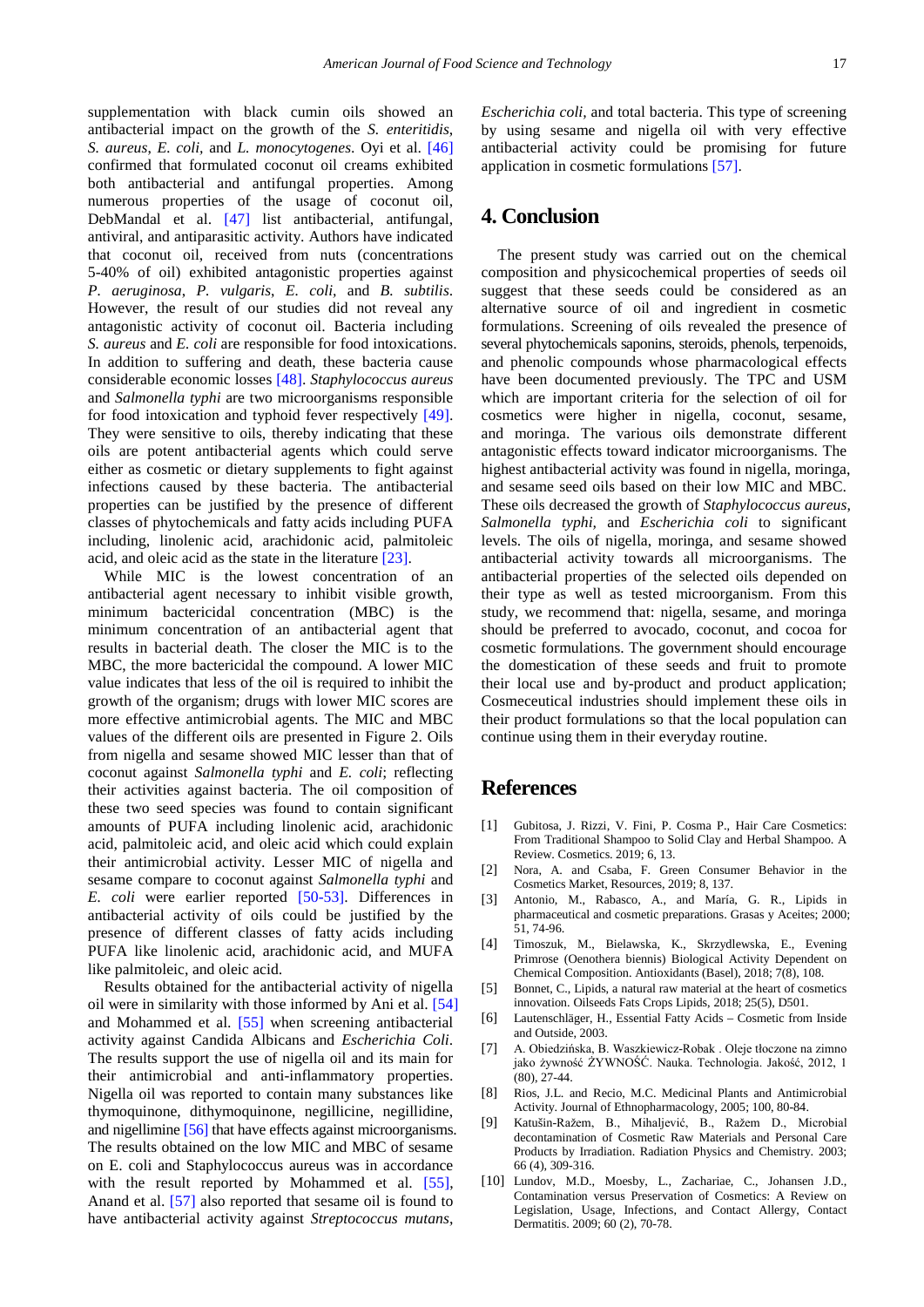- <span id="page-8-0"></span>[11] Nair M.K.N., Vasudevan, P., and Venkitanarayanan, K., Antibacterial Effect of Black Seed Oil on Listeria Monocytogenes. Food Control. 2005, 16 (5), 395-398.
- [12] Idu, M., Erhabor, J.O., Oghale, O.U., Obayagbona, N.O., Antimicrobial qualities, phytochemistry and micronutritional content of Khaya senegalensis (Desr.) A. Juss seed oil. The Journal of Phytopharmacology, 2014; 3(2): 95-101.
- [13] Kashmiri, M.A., Yasmin, S., Ahmad, M. Mohy-ud-Din, A. Characterization, Compositional Studies, Antioxidant and Antibacterial Activities of Seeds of Abutilon Indicum and Abutilon Muticum Grown Wild in Pakistan. Acta Chimica Slovenica. 2009; 56, 345-352.
- <span id="page-8-1"></span>[14] Akbar, E., Yaakob, Z. Kamarudin, S. K. Ismail, M. and Salimon, J. Characteristic and composition of Jatropha Curcas oil seed from Malaysia and its potential as biodiesel feedstock. European Journal of Scientific Research, 2009; 29, 396-403.
- <span id="page-8-2"></span>[15] AOAC. (2005). Horwitz (Ed.), Official Methods of Analysis of AOAC International (18th ed.) AOAC International. Gaithersburg MD, USA.
- <span id="page-8-3"></span>[16] AFNOR (Association Française de Normalisation), recueil des norme française des corps gras, graine oléagineuses, produits dérivés 2<sup>e</sup> ,1981.
- <span id="page-8-4"></span>[17] Banso, A., Adeyemo, S., Phytochemical screening and antimalarial assessment of Abutilon mauritianum, Bacopa monnifera and Datura stramonium. Biokemistri, 2006; 18, 39-44.
- <span id="page-8-5"></span>[18] Joshi, A., Maya, B., and Ahma, S., Phytochemical investigation of roots of *Grewia microscosLinn*. *Journal of chemical and pharmaceutical research.* 2013; 5(7):80-87*.*
- <span id="page-8-6"></span>[19] Gibbs R.D., 1974. Chemotaxonomy of Flowering Plants. Vol.1, McGill Queen's University Press, Montreal and London.
- <span id="page-8-7"></span>[20] Ayoola, G., Coker, H.A., Adesegun, S.A., Adepoju-Bello, A., Obaweya1 K., Ezennia, EC., Atangbayila T., Phytochemical Screening and Antioxidant Activities of Some Selected Medicinal Plants Used for Malaria Therapy in Southwestern Nigeria. *Tropical Journal of Pharmaceutical Research*. 2008; 1019-1024.
- <span id="page-8-8"></span>[21] Gao X., Ohlander, M., Jeppsson, N., Björk, L., Trajkovski, V., Changes in antioxydant effects and their relationship to phytonutrients in fruits of sea buckthorn (Hippophae rhamnoides L.) during maturation, *Journal of Agriculture and Food Chemistry,* 2000; 48, 1485-149.
- <span id="page-8-9"></span>[22] Chidozie, V.N., Adoga, G.I., Chukwu, O.C., Chukwu, I.D., Adekeye, A.M., Antibacterial and toxicological effects of the aqueous extract of Mangifera Indica stem bark on albino rats. 2014; Global Journal of Biology, Agriculture & Health Sciences (G.J.B.A.H.S.), Vol.3(3): 237-245.
- <span id="page-8-10"></span>[23] Mouokeu, R.S., Womeni, H.M., Njike, N.F., Kuiate, J.R., Chemical composition and antibacterial activity of oils from Chrysicthys nigrodigitatus and Hepsetus odoe, two freshwater fishes from Yabassi, Cameroon. *Lipids in Health and Disease*. 2018; 17: 45.
- <span id="page-8-11"></span>[24] Ogbunugafor, H.A., Eneh, F.U., Ozumba, A.N., Igwo-Ezikpe, M.N., Okpuzor, J., Igwilo, I.O., Adenekan, S.O., and Onyekwelu, O.A., Physico-chemical and Antioxidant Properties of Moringa oleifera Seed Oil. Pakistan Journal of Nutrition. 2011; 10(5), 409- 414.
- <span id="page-8-12"></span>[25] Saeed, M.D. and Shola, E.A., Extraction and physicochemical properties of some edible seed oils sampled in Kano Metropolis, Kano State. Bayero Journal of Pure and Applied Sciences. 2015; 8(2), 239-244.
- <span id="page-8-13"></span>[26] Warra, A., Cosmetic potentials of African Shea nut (vitellaria paradoxa) butter. *Journal of Current Resources in Chemistry*. 2011; 3: 80-86.
- <span id="page-8-14"></span>[27] Codex Alimentarus. (1999). Codex Standard for Edible Fats and Oils Not Covered by Individual Standards., Rev. 2.Italy: Codex Alimentarius; 2009.
- <span id="page-8-15"></span>[28] Oderinde, R.A., Ajayi, I.A., Adewuyi, A., Characterization of seed and seeds oil of Hura Crepitans and the kinetics of degradation of the oil during heating. Electron. *Journal of Environment and Agriculture Food Chemistry*, 2009 8(3): 201-208.
- <span id="page-8-16"></span>[29] Abayeh, O.J., Aina, E.A., and Okuonghae, C.O., Oil content and oil quality characteristics of some Nigerian oil seeds. *Journal of Pure Applicational Science, 1998*; 1: 17-23.
- <span id="page-8-17"></span>[30] Firestone D., Physical and Chemical Characteristics of Oils, Fats and Waxes. Champaign, IIl, USA: AOCS Press, 1997.
- <span id="page-8-18"></span>[31] Izuagie, A., Akpambang, V.O.E., Amoo, A., Comparativecompositional analysis on two varieties of melon (Colocynthis citrullus and Cucumeropsis edulis) and a variety of

almond (Prunus amydalus). Res. J. Agric. Biol. Sci., 2008; 4(6), 639-642.

- <span id="page-8-19"></span>[32] A.O.A.C. (1990) Official Methods of Analysis. 15th Edition, Association of Official Analytical Chemist, Washington DC.
- <span id="page-8-20"></span>[33] Zia-Ul-Haq, M., Ahmad, M., Iqbal, S., Ahmad, S., and Ali, H., Characterization and Compositional Studies of Oil from Seeds of Desi Chickpea (Cicer arietinum L.) Cultivars Grown in Pakistan. *Journal of the American Oil Chemists' Society*, 2007; 84 (12), 1143-1148.
- <span id="page-8-21"></span>[34] Ikram, B.A., Nizar, T., Enrique M., Ana, G. P., Rubio Maria C. P. C. Ali A. Sadok B. Content of carotenoids, tocopherols, sterols, triterpenic and aliphatic alcohols, and volatile compounds in six walnuts (Juglans regia L.) varieties. Food Chemistry, 2015; 173, 972-978.
- <span id="page-8-22"></span>[35] Muanda, F. N., Identification de polyphénols, évaluation de leur activité antioxydante et étude de leurs propriétés biologiques. Thèse de Doctorat, Université Paul Verlaine-Metz. 2010; 55-86.
- <span id="page-8-23"></span>[36] Voukeng. Activités antibactériennes de onze épices Camerounaises et leurs effets en association avec les antibiotiques sur les bactéries Gram negative multirésistantes in vitro. Thèse de Master II, Université de Dschang, 2011; 71 pp.
- <span id="page-8-24"></span>[37] Fankam, G. R., Kuete, V., Voukeng, K.I., Kuiate, J. R., and Pages, J. M., Antibacterial of selected Cameroonian spices and their synergistic effets with antibiotic against Multidrug-resistant phenotypes. *Complementary and Alternative Medicine*. 2011; 11, 104.
- <span id="page-8-25"></span>[38] NGuessan, H. A., Déliko, D.C.E., Békro, M. J. A., and Békro, Y.A., CCM Dextraits selectifs de 10 plantes utilisees dans le traitement traditionnel de l'hypertension arterielle en cote d'ivoire. *European journal of Scientific Research*, 2011 ; 4, 575-585.
- <span id="page-8-26"></span>[39] Lacmata, S. T., Kuete, V., Dzoyem, J. P. Tankeo, S. B. Ngo, T. G., Kuiate, J. R., and Pages, Antibacterial activities of selected Cameroonian plants and their synergistic effects with antibiotics against bacteria expressing MDR phenotypes. *Complementary and Alternative Medicine,* 2012; 1-11.
- <span id="page-8-27"></span>[40] Harbone, J. B., Phytochemical methods: A guide to modern techniques of plant analysis. Chapman and Hall Ltd., London. 1973; 116.
- <span id="page-8-28"></span>[41] Kahouli I. Effet antioxydant d'extraits de plantes (Laurus nobilis L., Rosmarinus officinalis, Origanum majorana, Oléa europea L.) dans l'huile de canola chauffée.Thèse de Master, Université Laval Québec, 2010; 16-52.
- <span id="page-8-29"></span>[42] Nurul, A., Rizki, M.A., Laras, C. and Rahmahdona, S., Physical and Chemical Characteristic of Virgin Coconut Oil under Mix Culture Fermentation Technique. Journal of Physics: Conference Series 1364. 2019, 012009, IOP Publishing.
- <span id="page-8-30"></span>[43] Ajayi, A., Ude, A. N., and Balogun, Fulafia. O. J., Qualitative and Quantitative Phytochemical Analysis of Moringa Oleifera and Vernonia Amygdalina. *Journal of Science and Technology*, 2017; 3.
- <span id="page-8-31"></span>[44] Marja, P.K., Anu, I.H., Heikki, J.V., Jussi-Pekka, R., Kalevi, P., Tytti, S.K., and Marina, H. Antioxidant Activity of Plant Extracts Containing Phenolic Compounds Journal of Agricultural and Food Chemistry. 1999; 47 (10), 3954-3962.
- <span id="page-8-32"></span>[45] Hassanein, M.M.M., El-Shami, S.M., El-Mallah, M.H., Investigation of, lipids profiles of Nigella, Lupin and artichoke seed oils to be used as healthy oils. J. Oleo. Sci., 2011; 60, 99-107.
- <span id="page-8-33"></span>[46] Oyi, A.R., Onaolapo, J.A. and Obi, R.C. Formulation and Antimicrobial Studies of Coconut (Cocos nucifera Linne) Oil. Research Journal of Applied Sciences, Engineering and Technology, 2010; 2(2), 133-137.
- <span id="page-8-34"></span>[47] DebMandal, M., and Mandal, S., Coconut (Cocos nucifera L.: Arecaceae): in health promotion and disease prevention. *Asian Pacific Journal of Tropical Medecin*e, 2011; 4, 241-247.
- <span id="page-8-35"></span>[48] Abebe, E., Gugsa, G., Ahmed, M., Review on Major Food-Borne Zoonotic Bacterial Pathogens. J Trop Med., 2020; 4674235.
- <span id="page-8-36"></span>[49] Bintsis, T., Foodborne pathogens. AIMS microbiology, 2017; 3(3), 529-563.
- <span id="page-8-37"></span>[50] Huang, C.B., George, B., Ebersole, J.L., Antimicrobial activity of n-6, n-7 and n-9 fatty acids and their esters for oral microorganisms. Archives of Oral Biology. 2010; 55(8): 555-60.
- [51] Silva L. Antimicrobial peptides from animals: focus on drug discovery. *Letters in Drug Design and Discovery*. 2011; 1(3): 230-6.
- [52] Orhan, I.E., Ozcelik, B., Sener, B., Evaluation of antibacterial, antifungal, antiviral, and antioxidant potentials of some edible oils